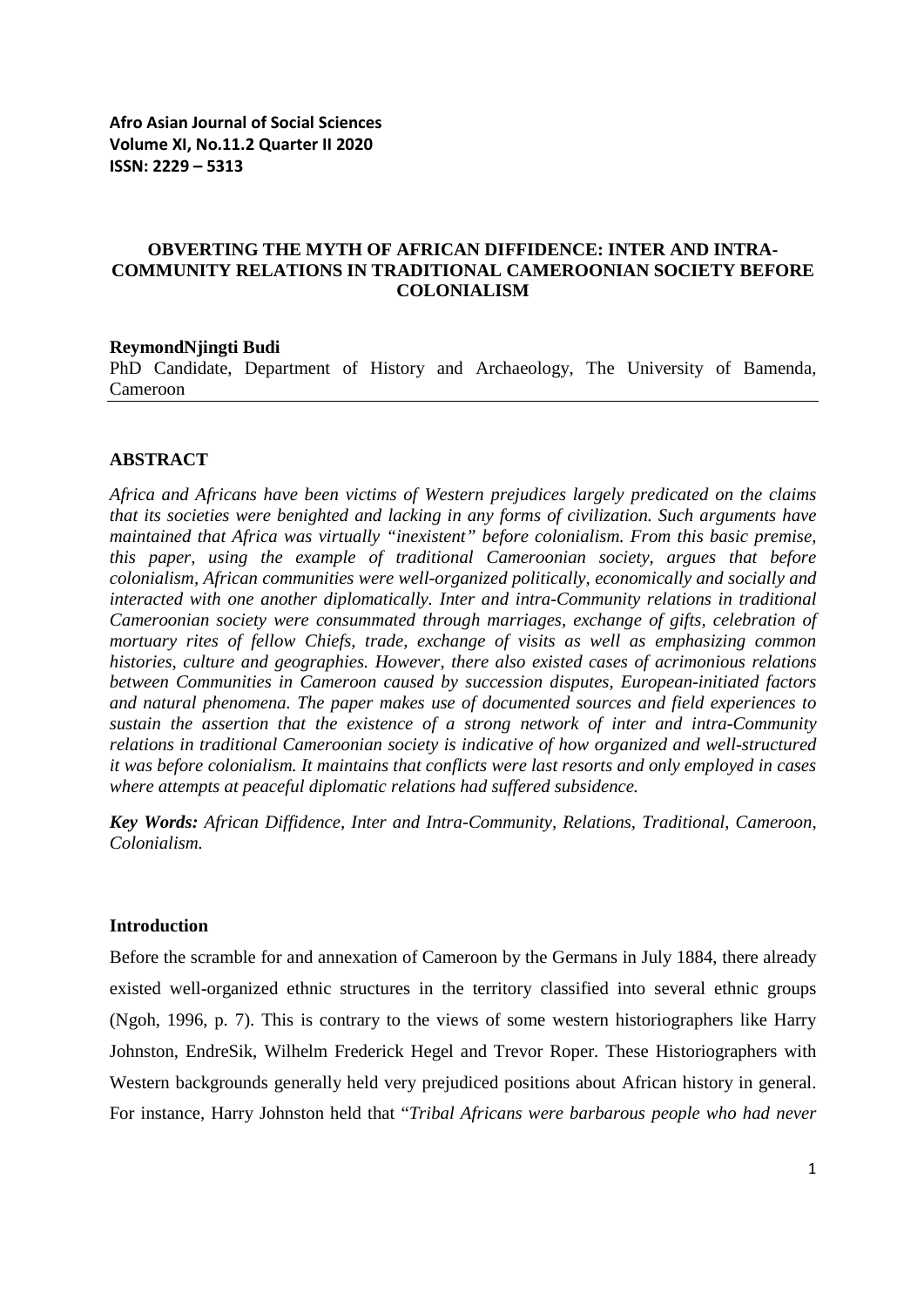*advanced beyond the first steps of civilization*" (Fadeize, 1986, p. 15).Similarly, EndreSik, a Hungarian Marxist remarked that "… *the colonial peoples of Africa led a primitive life that some were sunk in the lowest stages of barbarism*…"(Fadeize, 1986, p. 15).On his part, Wilhelm Frederick Hegel who later influenced Trevor Roper's thinking also held this prejudiced view of Africa. He maintained that; "… *the History of the world travels from the East to the West, for Europe is absolutely the end of History, Asia the beginning-Africa being no historical part of the world, it has no movement or development to exhibit*" (Quoted Amazee, 2002, p. 14).These remarks consigned Africa in general andCameroon in particularto the "footnotes of history" at least from the view point of the Europeans who believed that the history of the territory began with the arrival of the Europeans.

In fact, some of these scholars argued that Africa had no history. They predicated their arguments on the fact that African communities had no written records. They therefore reduced history to documentation. A leading proponent of this thesis was A.P. Newton (A late Professor of Imperial History at the University of London). In a paper delivered at a meeting of African Society on May 1, 1923, Newton has averred that;

Those lands (African) have been inhabited since remote ages by peoples who are to be numbered by millions and who afford to the anthropologist and the student of language and primitive custom an extremely varied field of study. But history only begins when men take to writing, it is concerned almost entirely with written records, and can only make subsidiary use of the material remains with which the archaeologist and the anthropologist are concerned (Cohen, 1961, p. 137).

However, before the coming of Europeans as traders, explorers, missionaries and colonizers from the fifteenth to the nineteenth and twentieth centuries, the territory which constitutes modern Cameroon already existed with ethnic communities some with already established traditions and civilizations and others in the process of establishing them (Fanso, 1989b, p. 1).<sup>1</sup>

The different communities that existed in what was to become Cameroon were classified into several ethnic groups each of which constituted a cultural unit (Ngoh, 1996, p. 7). These ethnic

 $\frac{1}{1}$ <sup>1</sup>Arguments like these from African writers soon emerged very forcefully thereby pushing most of the western prejudices to the defensive.

 ${}^{2}$ Cameroon as it is today with it territorial composition is a German creation. On July 12, 1884, the Germans signed a Treaty with the Duala chiefs which gave them rights over the territory and from thence, the Germans began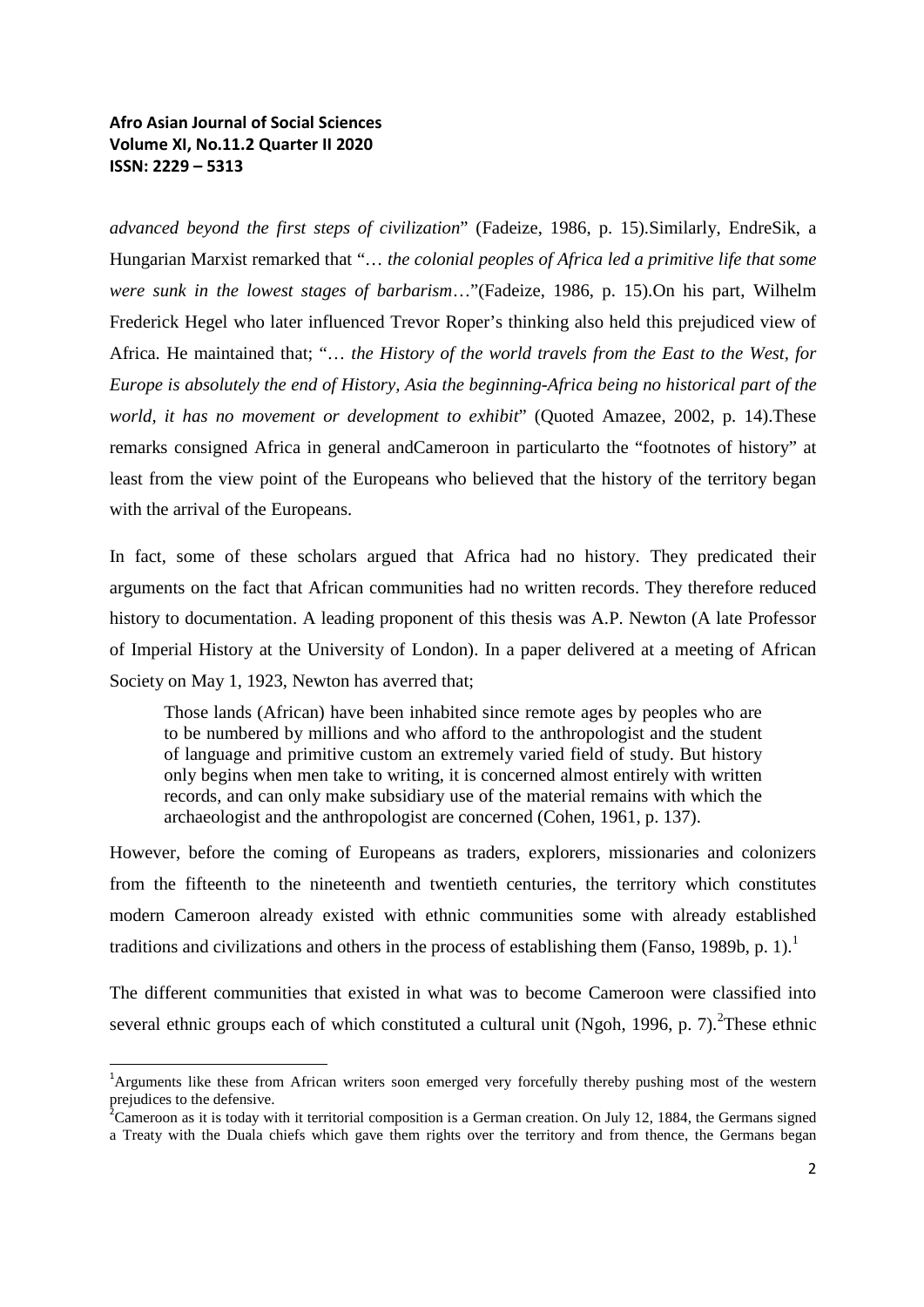organizations varied in their political and socio-economic set-ups. They were classified as either Centralized (stratified) societies or as Decentralized (acephalous) polities. The Decentralized polities were found in the Coastal and Forest regions of Cameroon while the Centralized societies were found in the Savannah and Grasslands regions of the territory (Ninjoh, 2011, p. 18).The Centralized polities of the grasslands regions were generally called Kingdoms while the Decentralized societies of the Coastal and Forest regions of Cameroon were known as States. In the Centralized communities, two types of Kingdoms were distinguishable. These were the *Matrilineal* and the *Patrilineal* Kingdoms. Patrilineal succession was by man's direct son while the matrilineal succession was by man's sister. Examples of Centralized kingdoms of the Savannah and Grasslands Region of Cameroon were Kom, Wum, and Bum (Matrilineal), Bali, Nso, Bafut, Mbum,Bamilike, Bamoun and the Lamidats of the Northern parts of Cameroon (patrilineal). The Decentralized communities of the Coastal and Forest regions of Cameroon included the Fang-Beti (pahouins), the pigmies, the Dualas, the Bakweri, the Bakossis just to name but these (Ngoh, 1996, p. 7).This paper however focuses on establishing the political and socio-economic contexts of Cameroon before 1880 (pre-colonial Cameroon) and examining the bases and manifestations of cordial and hostile relations that existed between the indigenous communities of Cameroon before colonialism.

### **Presentation of Traditional CameroonianSociety: Political setting**

 $\overline{a}$ 

The various indigenous communities of Cameroon before colonization were well organized politically. The political features of Kingdoms were the same be there in the matrilineal or in the patrilineal set ups. The palace was the center from where all power emanated. In the palace was the political head of the kingdom that was referred to variously as King, *Lamido* or *Fon*. In the Bamenda Grasslands, the King was called the *Fon,* in the Bamileke land he was referred to as the *Fong* and in the Bamoun land as *Mfon*(Ngoh, 1996, pp. 7-17).The *Fon* was powerful and enjoyed a number of prerogatives and privileges. For instance, he had the right to claim as many women as possible and dispose of them at will (Chilver and Kaberry, 1967, p. 143).Some Kings

carving out the territory's boundaries through negotiations with the adjacent powers including the British to the West and the French to the East. These agreements created the territorial confines within which the various ethnic groups were found to form modern Cameroon.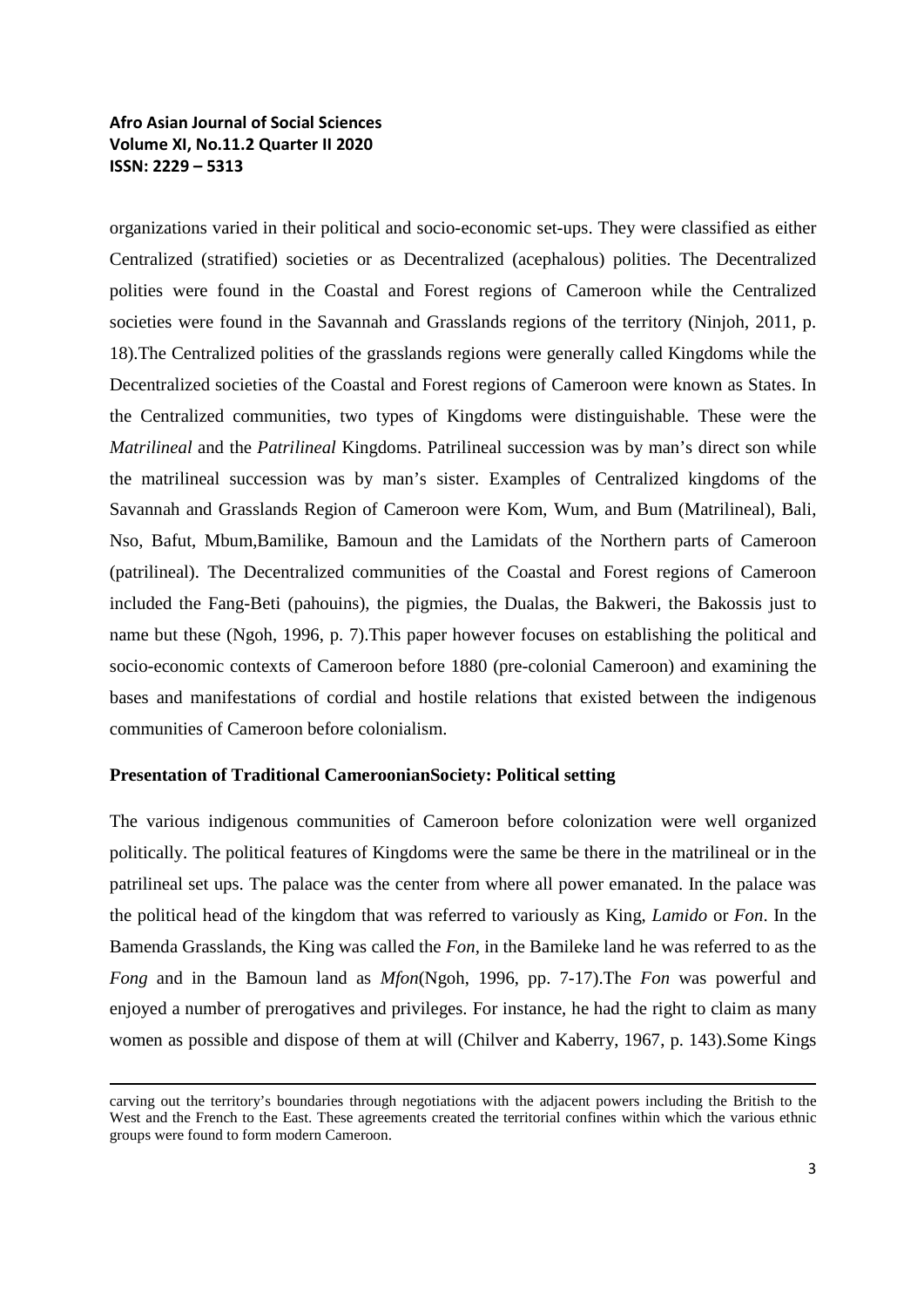like those of Kom, Nso and Bafut had more than a hundred wives before colonization. For Example, the United Nations Visiting Mission to British Cameroon in 1949 found out that the *Fon* of Kom had 110 wives, 44 of whom were inherited (McKay, 1964, p. 29; Reyher, 1953).The *Fon* was assisted in his functions by a group of councilors either appointed by him or constituted from the ancestral history of the people. These councilors were called differently in the different Kingdoms. For Example, in Bamuon, they were called *Titamfon,* in Bamileke, they were called the *Kamveu*, in Kom and Bafut, *Ndifor*and in Nso, *Viban*(Ngoh, 1996, pp. 7-35). Thus, the *Fon*maintained a large retinue of persons who assisted him in running the palace and the different services that were required therein (Nkwi, 1987, p. 39). This constituted the Executive arm of the government.The *Fon* performed the following duties in the land; He took final decisions of the land after consultations with the councilors; He ratified appointments within the kingdom; He granted honors or titles to those who fulfilled the conditions for such titles and could also withdraw them; He could declare war or sue for peace; He was the supreme judge of the land; He acted as mediator between the people and the ancestors; He was Commander-in-Chief of the armed forces especially in Kingdoms like Bali, Bafut and Nso which had very strong military arms (Fanso, 1989b, pp. 2-3).

Kingdoms were usually divided into smaller villages headed by chiefs who were answerable to the King. The villages were further split into Quarters led by Quarter Heads. The Quarters were made up families headed by Family Heads. The family was thus placed in the last rung of the political structure of the Kingdom.To avoid absolutism of the King, he was advised by his bothers. In some cases, the Queen mother called *Yah* in Nso or *Mafo* in Mankon and the Bamilike did not only train the King's wives but also advised him (Ninjoh, 2011, pp. 18-22). The Legislative arm of government was made up of the regulatory societies. It was called in several Kingdoms as the *Kwifon*(Warnier, 1975, p. 22) in Kom, *Ngwerong* in Nso, *Kwif*o in Bafut and *Nggumba* in Bali (Nkwi, 1987, p. 39). It protected the laws and traditions as well as the *Fon*himself. It also performed the burial rites of the king upon the latter's disappearance and enthroned the new king. For Kingdoms to grow, they needed to conquer its neighbors through wars. As such, it followed that many kingdoms had War Councils headed by the *Fon*himself. In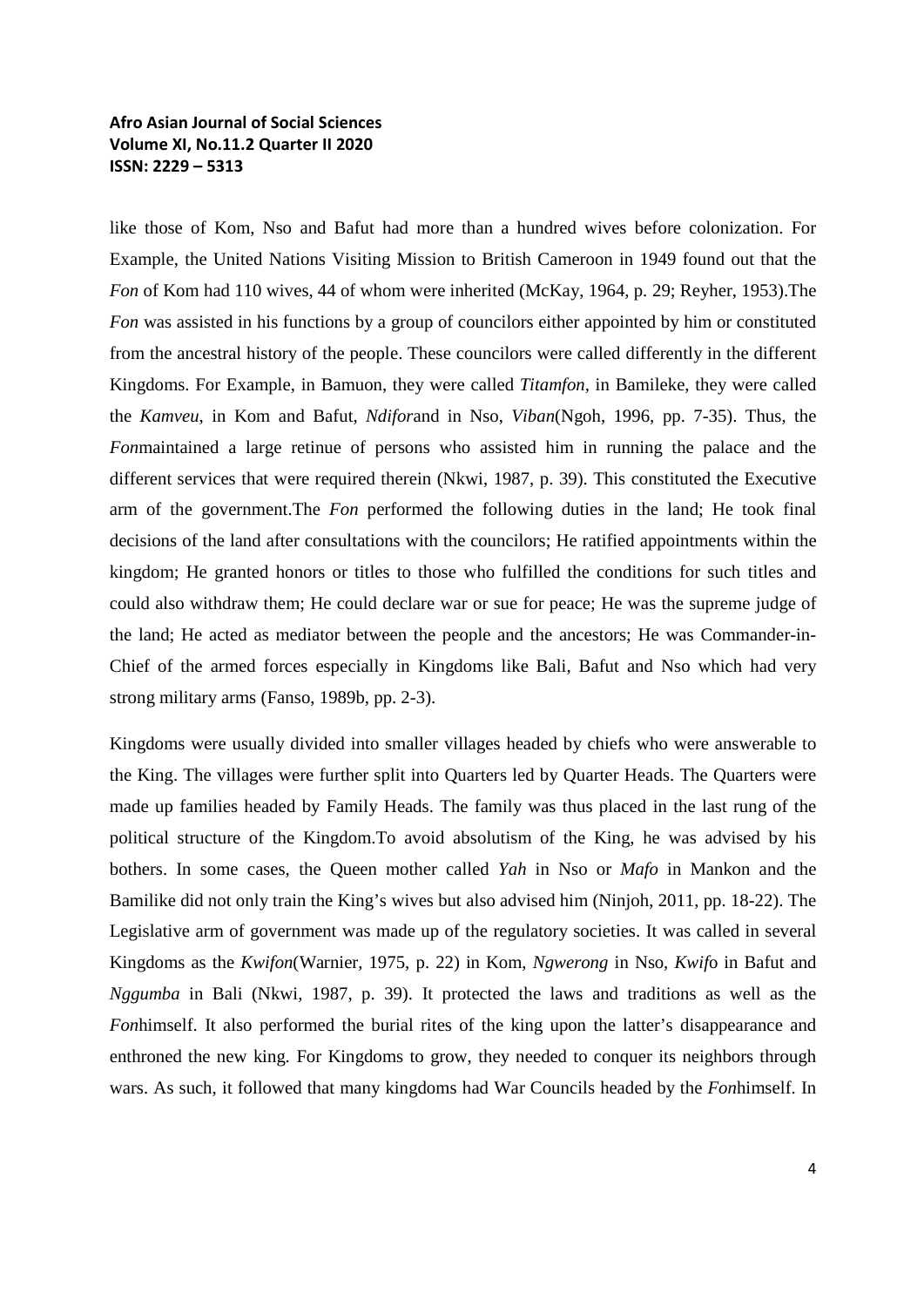Nso and Mbum, it was the *Mfuh*, in Kom, the *Njong* and in Bafut the *Manjong*. *Fon*Yuh of Kom was famous in military strategies that expanded his kingdom.

The political set up of states was not hierarchical as in kingdoms. They were segmentary in nature. The basic unit of the society was the extended family. A number of extended families formed the Village which was the largest socio-political unit. Families therefore took charge of the administration of the entire village. According to Ninjoh (2011, pp. 18-22), a number of villages made up the clan which was not held together by a single political authority. Each village was autonomous and opposed all forms of domination (Fanso, 1989, p. 3). In these acephalous settings, some families emerged prominent. These included the Bell and Akwa of Duala, the WonyaLikenye and Manga William of Bakweri land, Ntoko and Makoge families of Bakossi and the Asonganyi of Bangwa (Eyongetah et al, 1974, pp. 39-41). These families thus dominated the political scenes of the respective clans and then put in place some form of hereditary succession. Lineage heads were appointed to wield traditional power. They could be appointed based on exceptional performance in hunting, wrestling or war. Each village had village heads whose authority could be questioned by his subjects. Regulatory societies like the *Nganya* in Bakweri, *Ngonde* in Duala, *Teheahon* in Bakossi together with the Council of Elders regulated the powers of the chiefs and village heads (Ninjoh, 2011, pp. 18-22). The Council of Elders had real powers and was called differently in the different states. For instance, in Bakossi land, it was called the *Ngwe*, and was headed by a *Nhon* who had executive and legislative powers. Patrilineal succession was most common in the states (Ninjoh, 2011, pp. 18-22). In all, the Chiefs of the Coastal and Forest States did not enjoy the authority of the Grassland Kings(*Fons*)*.* 

### **Socio-economic contexts**

In the socio-economic domain, the economy of most kingdoms in the Western grasslands was dominated by agriculture and trade. Agriculture was also done through community work. Women formed *Njangi* farming groups especially among the Mbum and Bamileke Communities. Crops like maize, yams, beans, groundnuts, palm produce, tobacco, tobacco, plantains and cow pea were grown. Arabica and Robusta coffee came in with the introduction of legitimate trade.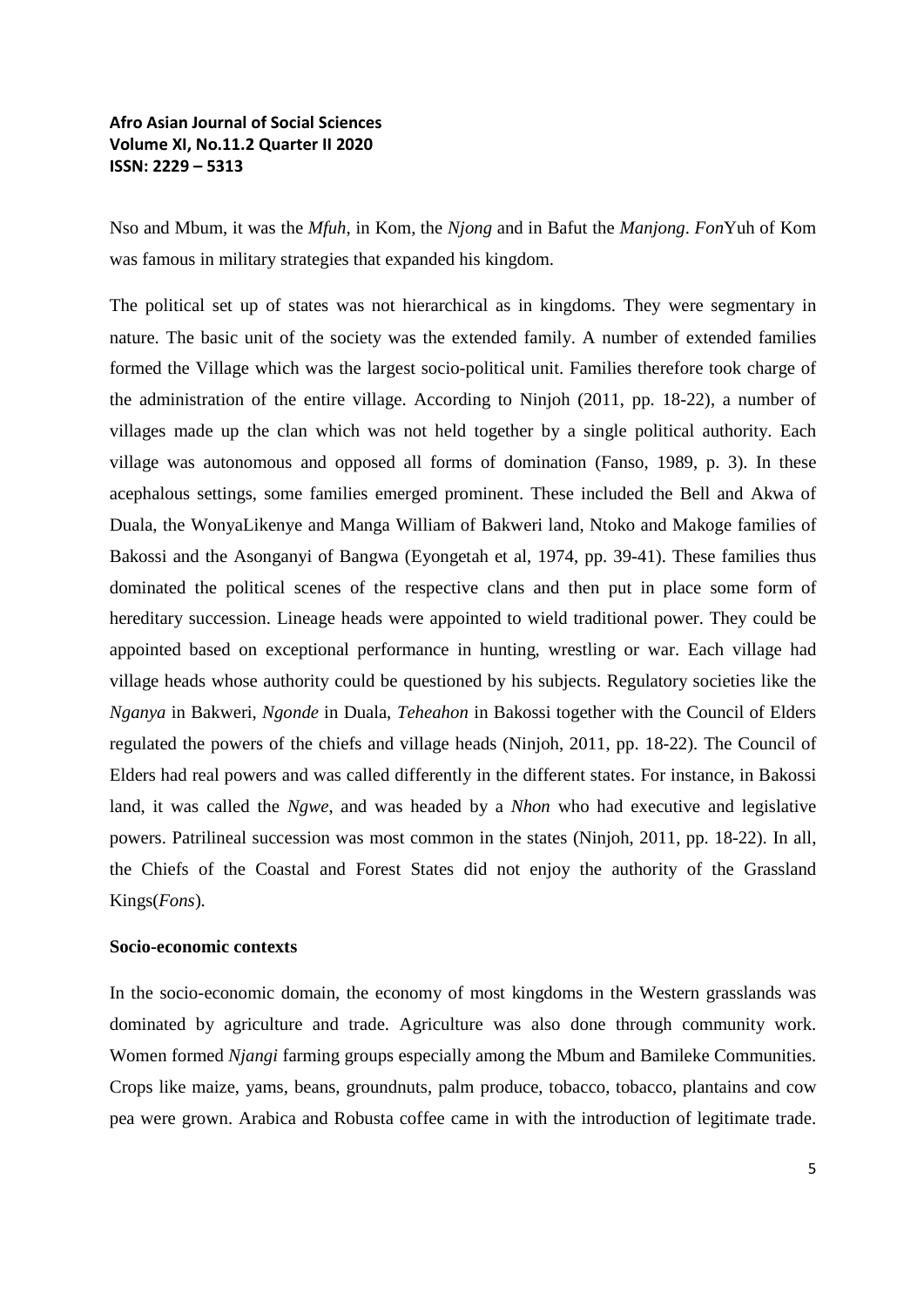Animals like goats, pigs, fowls, dogs and horses were kept for various purposes. Fowls for instance were used to offer sacrifices to the gods, dogs were kept for hunting and to keep guard for security while horses were used for transportation.Meanwhile in the forest and coastal regions, The Bakweri, Bakossi, Fang-Beti and the Duala practiced subsistence farming. Colocacia, plantains and local species of bananas were grown by the Bakweri on the rich volcanic slopes of Mount Cameroon. The Bakossi grew colocacia, banana and vegetables. The Fang-Beti grew cassava and cocoa while palm produce were grown among the Bayang and Ejagham communities. With the advent of legitimate trade, banana, cocoa, coffee, palm, produce and rubber were grown extensively in the forests and coastal regions. Other forms of economic activities carried out in the pre-colonial Cameroonian society included trade (especially using the barter system) including slave trade, iron smithing among others. All these strengthened the communities economically and socially and made most of them food self-sufficient.

These classifications and set-ups notwithstanding, the various polities exhibited a high degree of inter-ethnic relations. It is therefore worth noting that pre-colonial Cameroon was not an uncivilized society (as often erroneously referred to by the Euro-centric scholars), it was just a different one.The succeeding section of the paper shall thus focus on an examination of the nature of inter and intra-community interactions in Cameroon before colonialism.

### **Cordial Inter and Intra-Community Relations**

Traditional societies in the territory that was to become Cameroon never existed in isolation and maintained cordial relations between themin different forms. This is beautifully captured by Fanso (1989b, p. 4) when he concurs;

… each group was historically and socially linked directly and indirectly to other communities. The network of relations between the different groups overlapped from district to district throughout the territory. There were ethnic affiliations and continuities between groups generally located in the same neighborhood or region. No community was isolated historically, culturally, linguistically, economically or socially from its neighbors.

This clearly points to the portentous position of inter and intra-community relations in the territory that became known as Cameroon with the coming of the Germans in 1884. These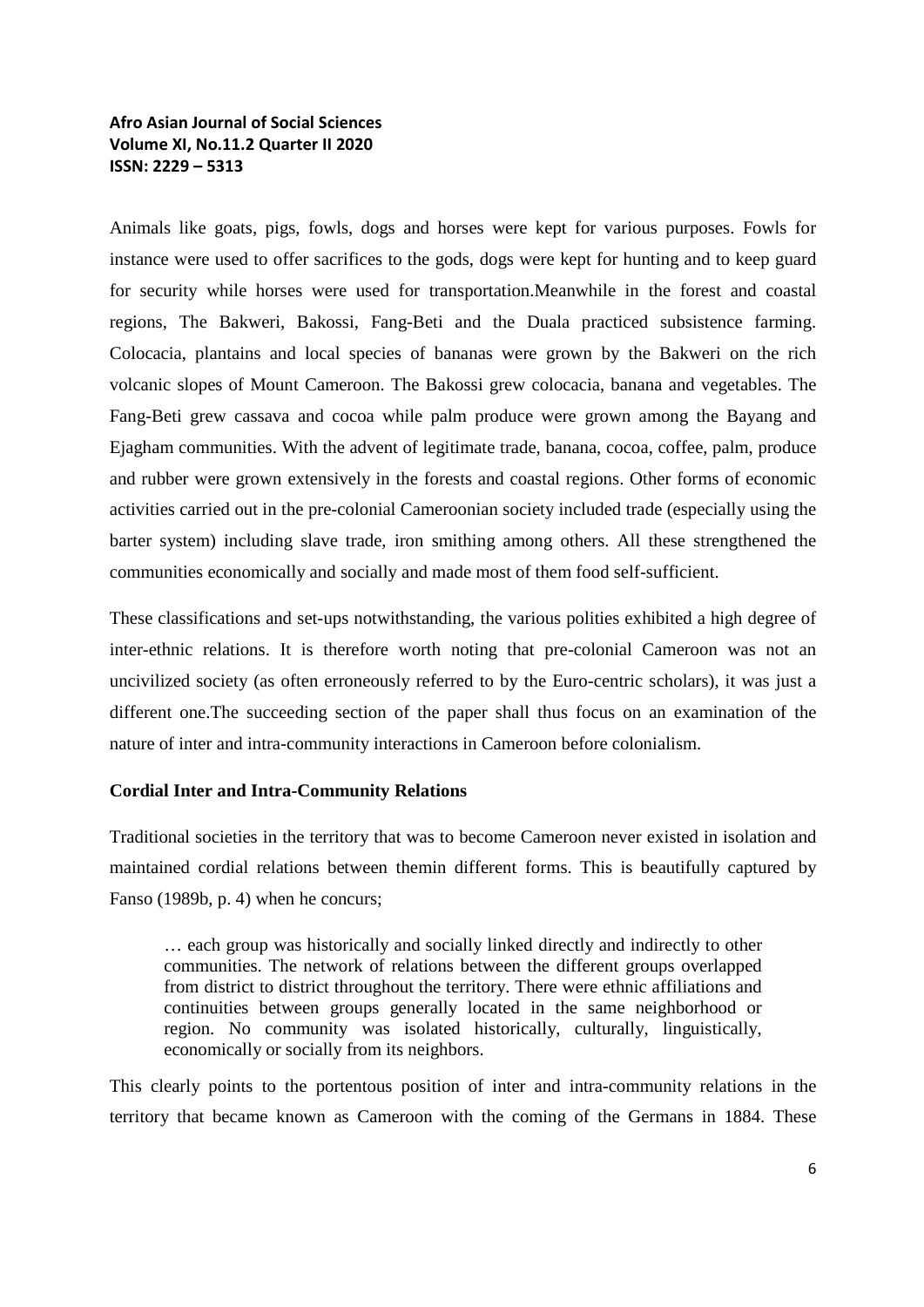interactions would be discussed in the following section of this paper according to the various regions namely, the Western Grassfields, the Forest and Coastal regions and the Northern Kingdoms.

#### **Basesand patterns of cordial relations**

In the Western Grassfields, interactions between the ethnic polities took diverse forms and patterns and manifested in a myriad of ways. Nkwi (1987, p. 41) agrees that "*the peoples of the Western grassfields were in daily communion with each other…they traded mutually, exchanged women, gifts and visits.*"Relations between the ethnic groups in this territory were a daily and ineluctable reality (Smith, 1976, p. 1).All of these were meant to ensure peaceful coexistence in spite of the stiff competition, mutual distrust and sometimes open warfare that characterized the conduct of these activities (Nkwi, 1987, p. 41).The basic premise on which inter andintracommunity relations were based was in the common ancestry of most of the Kingdoms and States of traditional society before the early 1880s. In his PhD Thesis, Warnieropines that the motivation for inter and intra-Community relations laid in their common descent, covenant, alliances and the belief in God that warranted the oaths of alliances (Warnier, 1975, p. 388).With regard to common descent or ancestry, a number of Kingdoms in the Western Grassfield and beyond claim a common origin. For Example, Nkwen and Bafut; Mbu, MbaMbeiAla'Tening and Pinyin; Njong and Mankon (Nkwi, 1987, p. 42).Others included the Nso and the Bamum;Bali Fondoms of Bali Kumbat, Bali Nyonga, Bali Muti, Bali Gasho, Bali Gangsin and Bali Kontan found in the North West Region of the country;Kom and Babessi; Tabenken, Djottin, Nkor, Din and Laan; Ndu, Warr and Tang Clans of the Mbum ethnic identity among others (Ninjoh, 2011, p. 20). By virtue of their common ancestry, these communities felt compelled and condemned to relate with each other on very peaceful terms because they believed if they involved in conflict with their blood relations, misfortunate could befall them as they would be exposed to the wrath of the gods (Dillon, 1973, p. 288; Dillon, 1980, pp. 658-673). However, they still existed cases of conflicts between communities with common ancestry. Cases in point included the Nso-Bamum War of 1880s (Tardits, 1977, p. 197) and the Ndu-Banyo conflicts.Diplomatic relations between Chiefdoms in the Western Grassfieldstook the forms of inter and intra-Chiefdom marriages,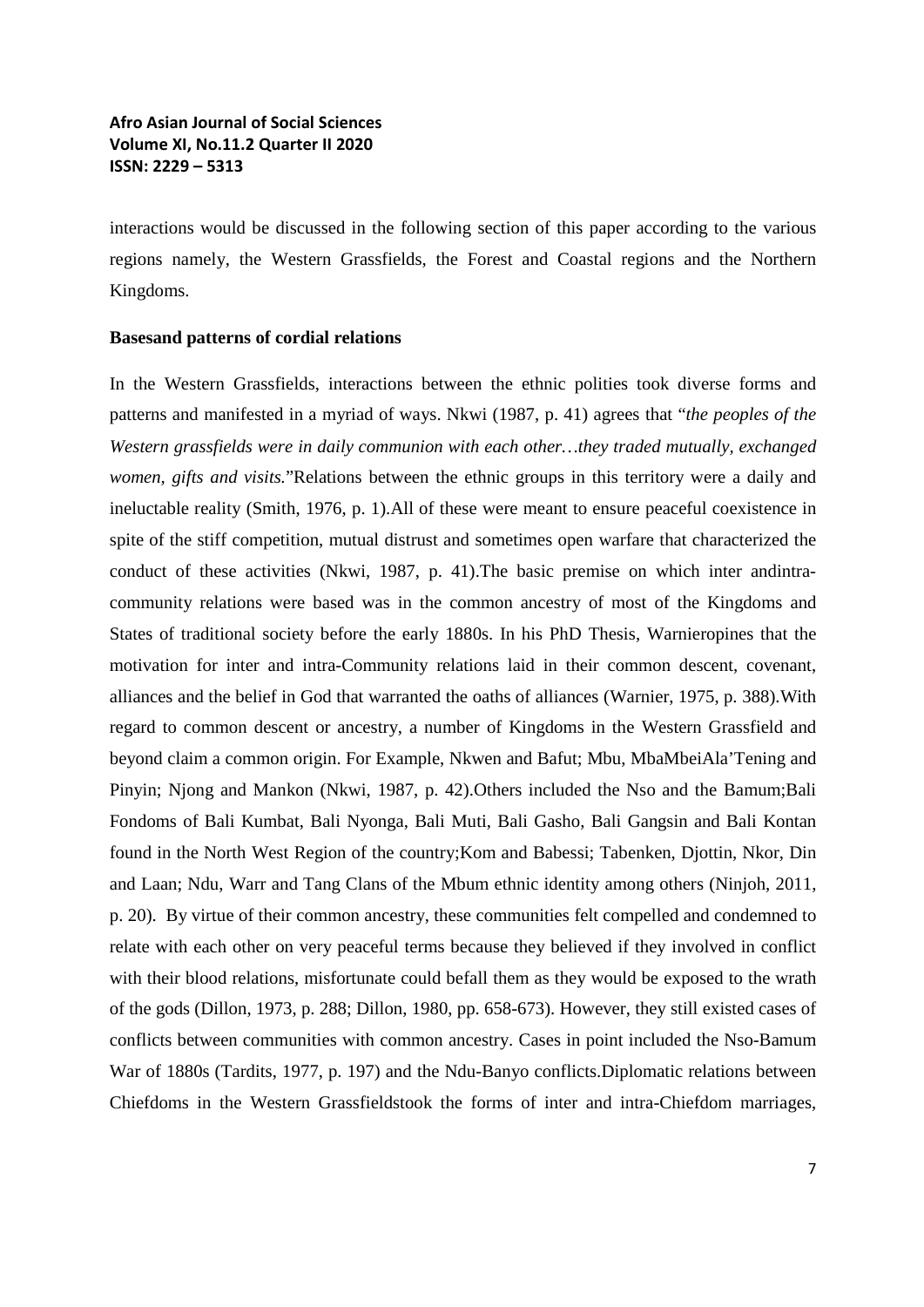exchange of gifts, the celebration of mortuary rites of fellow Chiefs, trade and exchange of visits (Nkwi, 1987, p. 41).

Nuptial or matrimonial alliances were a major feature of inter and intra-community relations in traditional Cameroonian society before colonization especially in the Western Grassfields. This perhaps was one of the greatest areas of interest to Nkwi and Warnier Professors of Anthropology and Sociology respectively who carried out extensive research in the Grassfield region of Cameroon. Warnier in an analysis of some 74 genealogies collected from diverse communities in the Grassfields including Akum, Awing, Beba'Mbu, Mankon, Mbatu, Mundum II, Nkwen and Nsongwa yielded a total of 622 women among whom 188 married into a Chiefdom other than their own (Warnier Quoted in Nkwi, 1987, pp. 43-44).Besides, it was confirmed that relations between Kom, Bafut, Bambili and Babungo were strengthened though the exchange of wives by the royals and commoners alike (Nkwi, 1987, p. 44). King Njoya of Bamum maintained cordial relations with Warr village of Nsob in the Nkambe Plateau because one of the daughters of the Chief NgutanaNsurre was given in marriage to Njoya (Nkwi, 1987, p. 46). FonAngwafor II of Mankon is also said to have had wives from Mankon, Meta, Bafut, Njong, Nkwen, Nsongwa, Mbatu, Awing and Bali (Warnier, 1975, p. 395).These examples attest to the assertion that women were exchanged among communities in traditional Cameroonian society and those wives acted more or less like modern diplomatic missions in the Kingdoms where they were given out into marriage.However, some Kings like that of Bali-Nyonga used raids, kidnappings and intimidation to capture women from neighboring villages and increase their stock at home (Chilver, 1960, pp. 233-258).

The gift systems were another form in which relations between and among traditional communities in Cameroon were fostered. Gifts were not only used to strengthen inter-kingdom and State relations but were of triple significance, that is; the obligation to give, the obligation to receive and the obligation to repay (return) (Mauss, 1954, p. 13).Any gift received by a Kingdom thus had to be reciprocated. This act in itself had far reaching diplomatic implications on the traditional communities of the territory that was to be crafted into the confines of German Kamerun.These gifts exchanged by the Chiefs of the various communities in Cameroon before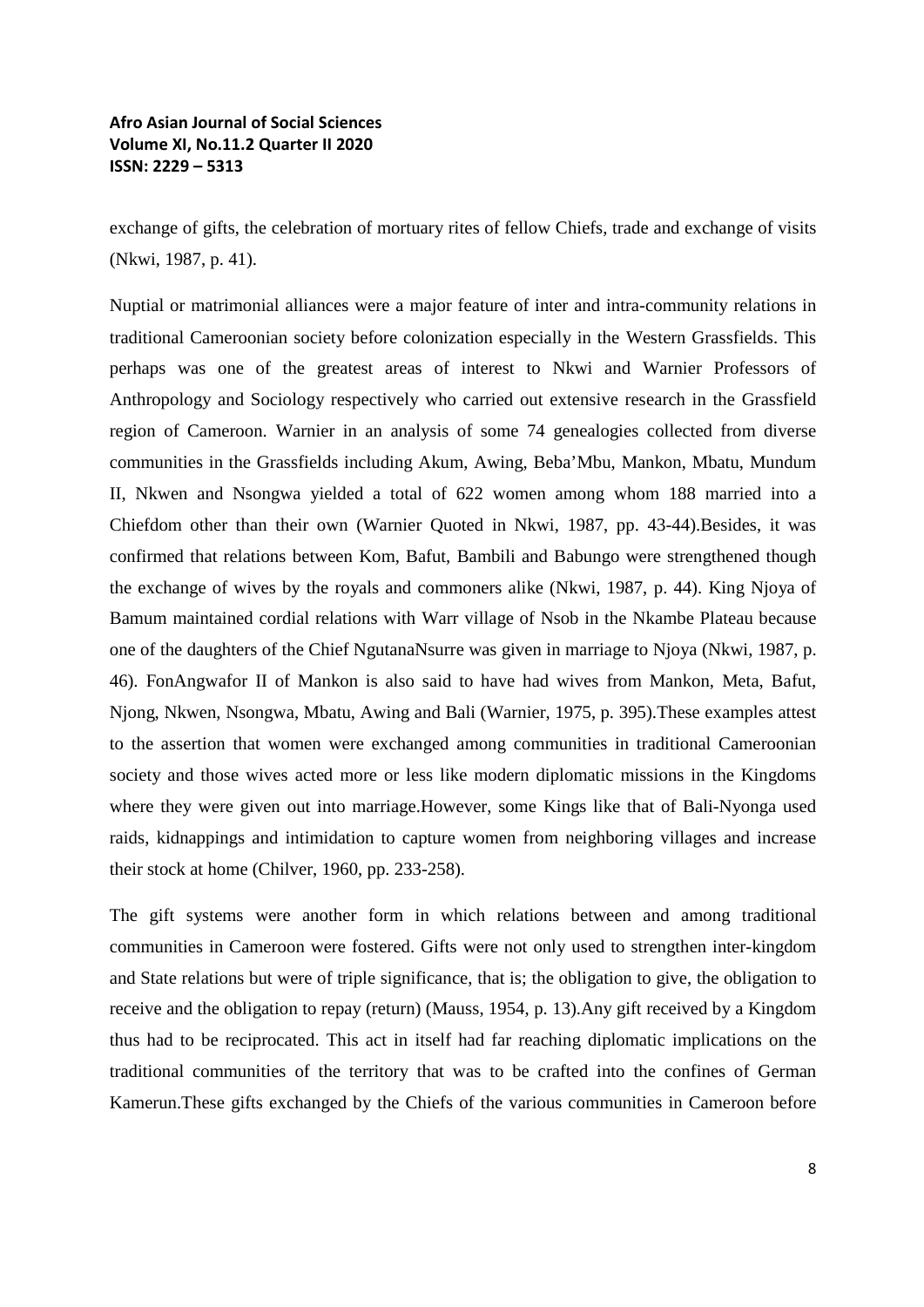colonization were usually referred to as "Palace Bags" or "Royal Bags". Some of the gifts that constituted the "royal bags" or "diplomatic bags" included Elephant pelts (skins), Kolanuts, Dane guns, Ivory, beads, Cowries, Salt and Clothes, Palm oil, Gun powder, Palm wine, Goats, Dwarf cattle, Camwood, caps, Ornamented calabashes, Stools, Brass or Clay pipes, Elephant tusks, Livestock, Slaves and Women (Nkwi, 1987, p. 52). These products were usually associated with prestige and high social standing.The Hausa usually used gifts like salt, beads and clothing in several villages to pacify and make friendship with the local inhabitants. This strategy was used by same in areas like Bali, Nso, Bamunka-Ndop and Sabongari (Awasum, 1984, pp. 37).They were also recorded cases of gift exchanges between Bali-Nyonga and Nso, Nso and Bum, Nso and Nsungli, Mbot/Bamunka and Bamileke Chiefdoms of Balim, Nsei, and Wum, Nso, Kom, Bafut and Baba, Mankon and Nso as well as Kom and Nsei (Chilver, 1960, pp. 241). Gift offers were therefore an extension of a hand of friendship and its acceptance spoke of and communicated social reception and hospitality while reciprocating meant the consummation of the relationship. The "royal bags" therefore greatly boosted inter and intra-community relations in Cameroon before colonialism.

Mortuary celebrations of the death of foreign Chiefs by some chiefs were also instrumental in strengthening inter-Kingdom and State relations in pre-colonial Cameroon. Some Chiefs on their dying beds called their neighboring and/or foreign Chiefs and confided in them the name of their successors (Nkwi, 1987, p. 58). It was also a common practice for Chiefdoms especially in the Grassfields to pay funeral visits of neighboring and other Kingdoms that mourned their diseased Chief. Such visits were usually done and the gifts and dance taken along during such visits had intense diplomatic implications and naturally required reciprocation. For instance, the Wiya and Rom Chiefdoms of Cameroon's Grasslands mutually assisted each other in the enthronement of their Chiefs to ensure legitimate succession (Nkwi, 1987, p. 58).The Wiya Chief came to the enthronement of the Rom Chief with Leopard skins instead of palm oil which was usually brought by Rom Chief to the enthronement ofWiya Chiefs (Nkwi and Warnier, 1982, pp. 160- 165). This no doubted boosted the relations between both communities. Such relations also existed between the Mbot and Bum Chiefdoms, Kom and Bafut, Nso, Babungo, Bum, Oku, Bambalang and Mmen.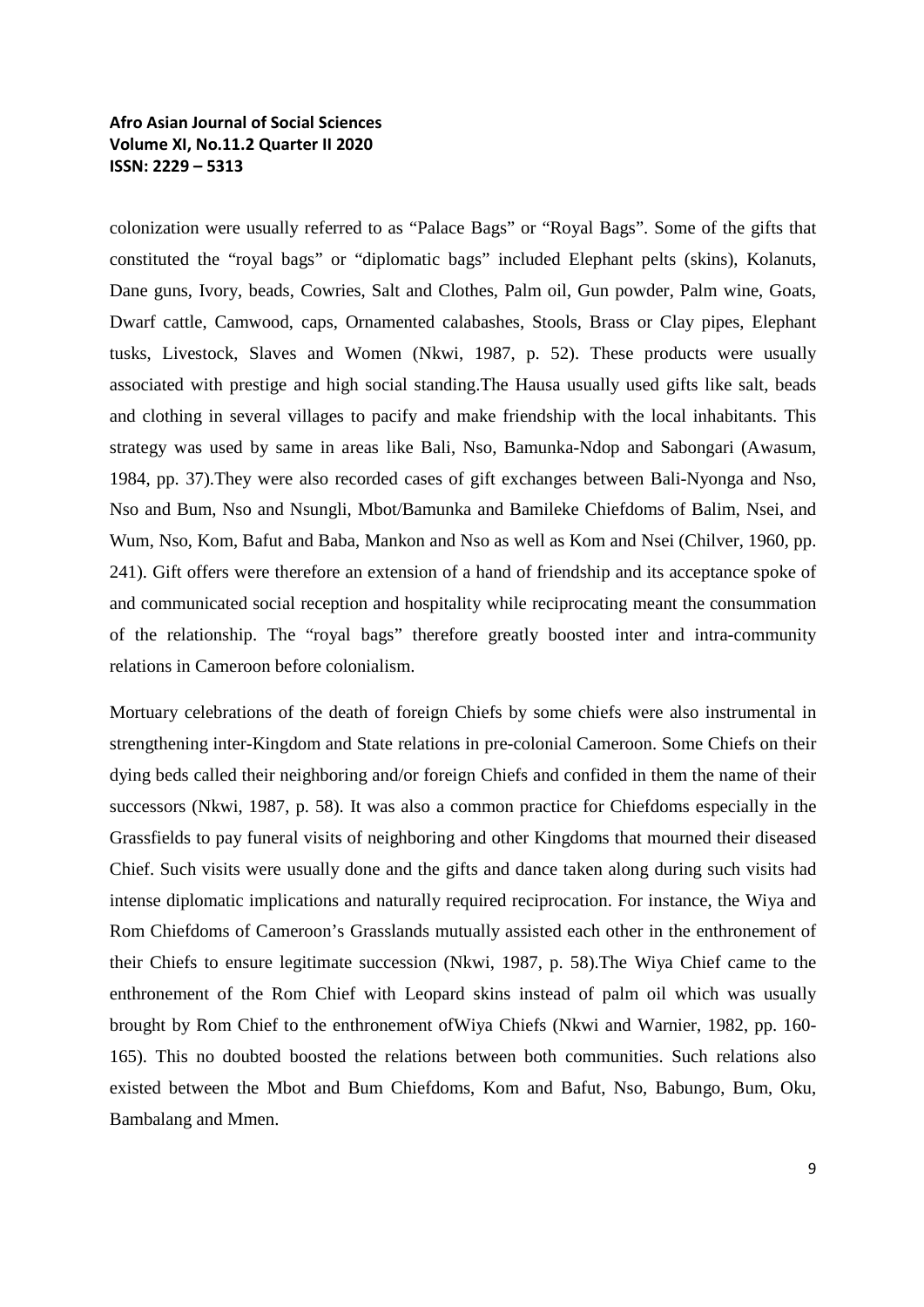In the Coastal and Forest regions of Cameroon, inter-Community, State and Kingdoms relations were primarily premised on their common ancestry, similar economic activities and cultural homogeneity. In fact in the Southern coast and spreading into the southern interior of the territory, groups existed that claimed affinities and particular relations with each other (Fanso, 1989, p. 4).The Duala and the Bakweri for instance claim the same ancestry. Besides, they have been recorded cases of trade interactions between the Duala, the Isuwu (of Bimbia) and the Bakweri in items like gunpowder, cloth and strong drinks which items the people hitherto obtained from Lundu who bought them from Efik in Calabar (Eyongetah et al, 1974, p. 40).The Isuwu people were also akin to the Duala as King Bile (or King William) of Bimbia was from Bonaberi in Duala but had moved to settle in Bimbia where his mother's brother lived (Eyongetah et al, 1974, p. 41). Also, the Duala after installing themselves on the Wouri Estuary established very cordial relations with the other groups around them including Koko and Basabased on trade in fish and agricultural produce (Eyongetah et al, 1974, p. 39).It was only much later that they began trading with the European traders especially the British. The socioeconomic and political organization of the Duala, the Bakweri and the Bakossi were very similar (Ngoh, 1996, p. 26). This was also one of the factors that led to very cordial relations between these groups in the territory that was to make up modern Cameroon.

Another significant group of people in the Southern forest part of Cameroon whose cordial relation was premised on their common ancestry and cultural similarities were the Fang-Beti (or the Pahouins).This ethnic identity is made up of groups like the Ewondo, the Bane, the Mvele, the Eton, the Mangissa, the Yezum, the Yabekolo and the Evuzok (Northern Group) on the one hand and the Bulu, the Fang proper, the Fong, the Ntumu and the Mvae (Southern Group) on the other hand (Ngoh, 1996, p. 26). Though there existed different dialects among these groups, their greatest factor in unity was the common language (Ngoh, 1996, p. 22).The Beti groups and the Bassa-Bakoko also claimed kinship and continuities across their ethnic frontiers and across present-day international borders with groups in Rio Muni, Gabon, Congo, Central African Republic, Chad and Nigeria (Fanso, 1989, p. 4).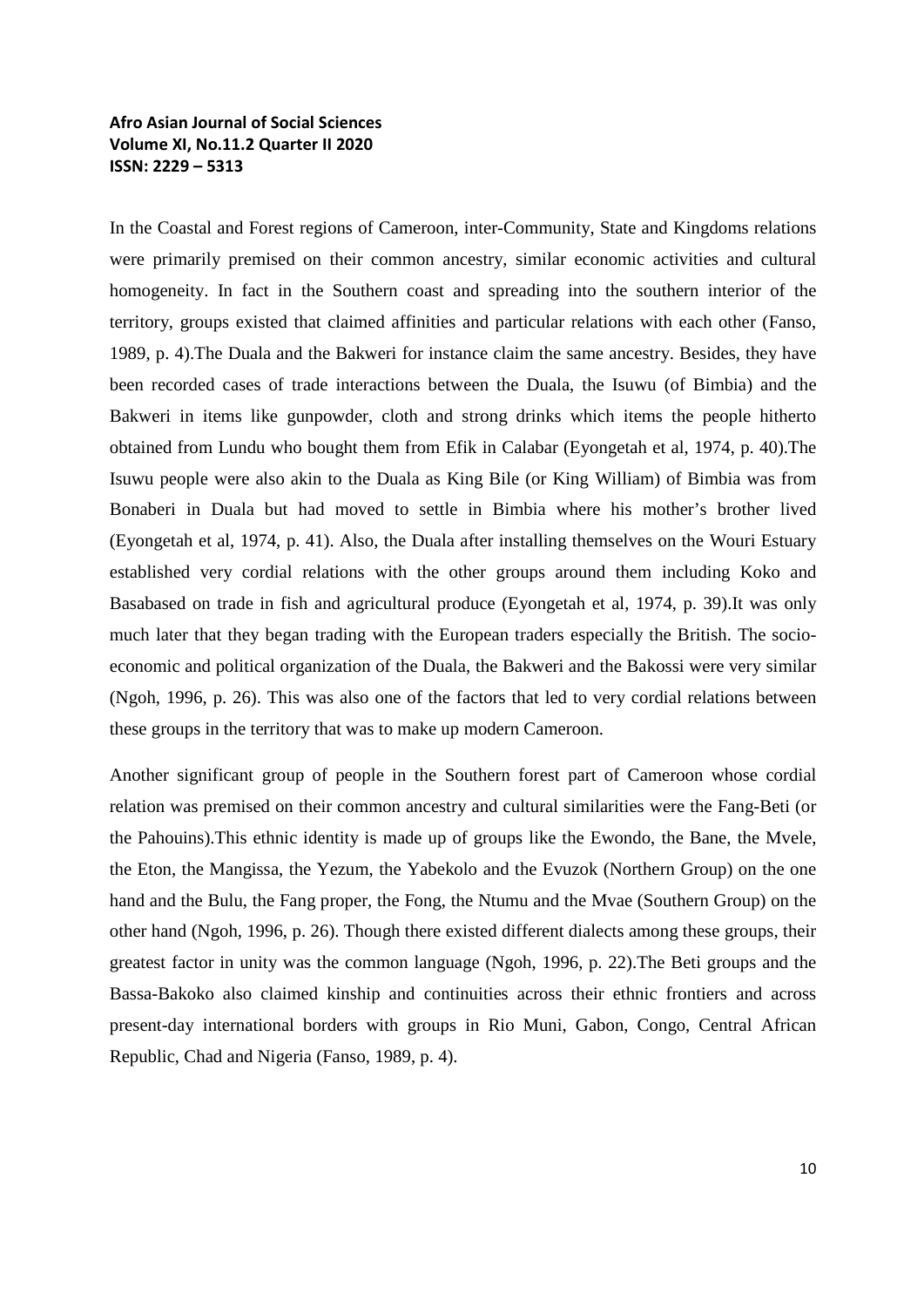In the North of the territory, the Kirdi groups who had very little in common also established cordial relations by their experience of displacement and domination by the Fulbe (Fanso, 1989, p. 4). These Kirdi<sup>3</sup> groups included among others the Massa, the Batta, the Musgum, the Toupouri, the Mundang, the Guissiga, the Kapsiki, the Matakam, the Podokwo, the Muktale, the Mada, the Zuglo, the Gamshek, the Kina, the Kola, the Daba, the Bana, the Djimi and the Gude (Njuema, 1978, Quoted in Fanso, 1989a, p. 32).All these indicate with astonishing lucidity that the various ethnic groups that existed in Cameroon maintained cordial relations long before the mapping-out of the territory and the creation of "Kamerun" by the Germans in 1884.However, the relations between the various groups in the territory were not always cordial. They were recorded cases of hostile relations between the various groups which would be highlighted in the next section of this paper.

### **Hostile Inter and Intra-Community Relations**

In spite of the strong network of inter-Community, State and Kingdom relations in pre-colonial Cameroon that manifested in the forms of nuptial alliances, exchange visits, mortuary celebrations, trade and the celebration of cultural similarities, there still existed antagonistic relations between the various groups. The quiddity of conflicts in traditional Cameroonian society has often been misconstrued for a feature of societal diffidence. This however is not true because no human society exists without diametric differences within and between the group members. Conflict therefore is a universal feature of every human society. It originates from tha fact of economicdifferentiation, social change, cultural formation, psychological developmentand political organization (which by nature are antipathetic) and becomes overt through the formation of conflicting parties, which cometo have, or are perceived to have, mutually incompatible goals.According to Rakhim (2010, pp. 15-16)the following aspects characterize a situation that can aptly be described as a distasteful one. These include; there are recognized opposing interests between parties in a zero-sum situation; there must be a belief by each side that the other one is acting or will act against them; this belief is likely to be justified by actions taken; conflict is a process, having developed from their past interactions.Conflict is

<sup>-&</sup>lt;br>3 <sup>3</sup>"Kirdi" was a pejorative name used by the Fulani to describe these indigenous groups which meant "pagans" due to their resistance to the Islamic Religion.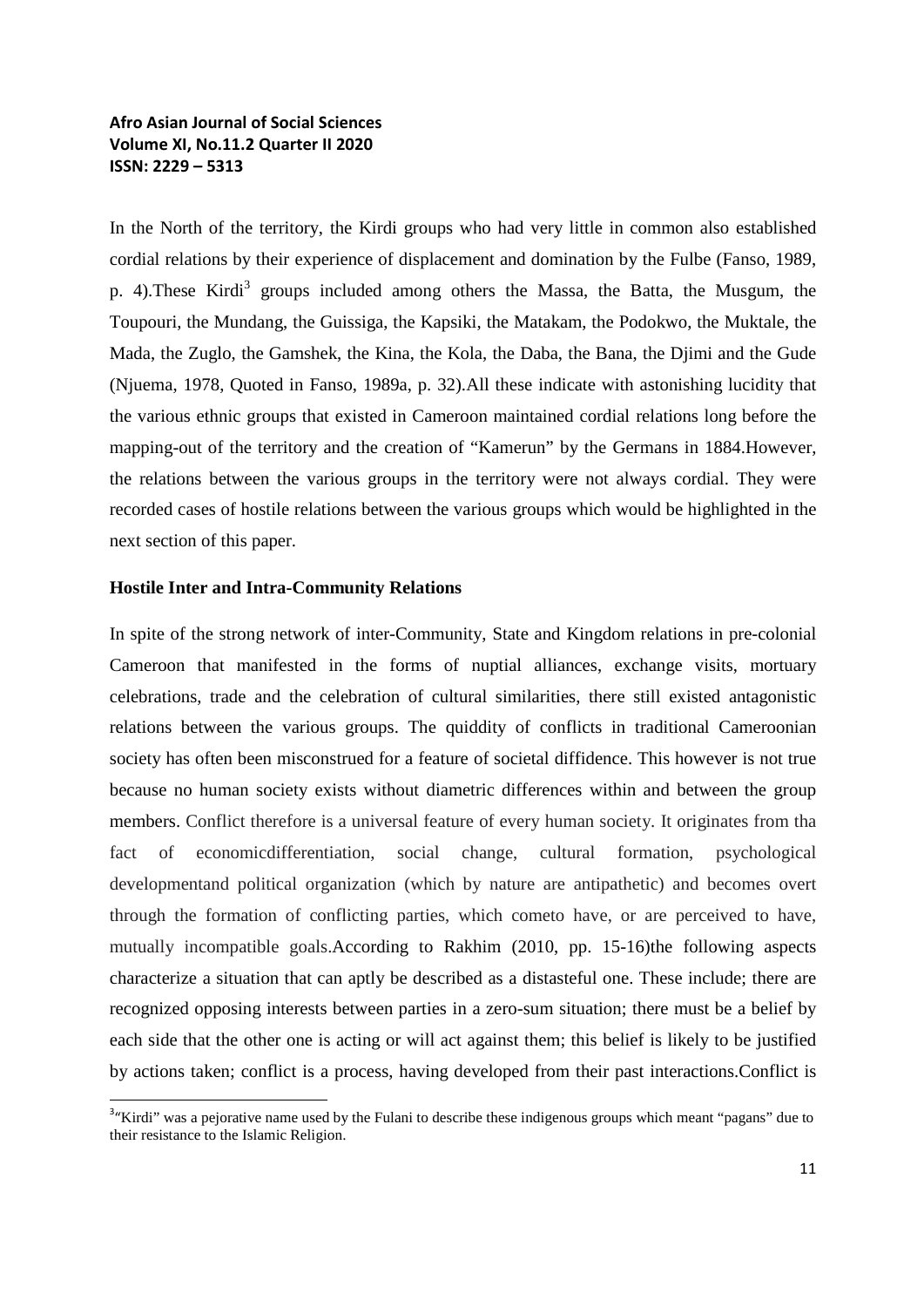also an activity which takes place when conscious beings (individuals or groups) wish to carry out mutually inconsistent acts concerning their wants, needs or obligations (Nicholson, 2011, p. 11).Conflicts can occur between individuals, groups and organizations; examples include quarrels between individuals, labor strikes, competitive sports, or armed conflicts (Nicholson, 2011, p. 11).

In the foregoing commentary on the concept of conflict, one thing stands out clearly-the idea of universality of a conflict situation. Conflict is therefore an inherent (an inalienable) part of every human society regardless of its background, location, composition and age. Communities and groups in Europe, America, Asia like in Africa have witnessed conflicts of diverse causes, manifestations and of far reaching attendant repercussions. Conflicts are thus not a preserve of the African and Cameroonian societies. This is to say that it would be illogical to use the conflicts that were common among Communities, States and Kingdoms of pre-colonial Cameroonian society to ratify the assertion that those societies were barbaric and uncivilized. Their civilization was thus not necessarily backward but was just different.

Generally speaking, conflicts in traditional Cameroonian societies were caused by succession quarrels, acquisition of wealth, land and people (Nkwi, 1987, p. 66) not leaving out the phenomenon of slavery and slave trade. In fact, due to the thorny issue of slavery and slave trade, women worked on their farms in groups or were given protection against possible raids and attacks by enemies for slaves (Warnier, 1975, p. 412).Succession quarrels was responsible for a number of conflicts that characterized the traditional Cameroonian society before the advent of colonialism. For example, the Bali Chamba group disintegrated in 1835 following the death of their leader Gawolbe. His sons, namely, Galanga, Galabi, NyongPais, Gayam and Gavabi disagreed and moved to different directions to create the present-day Bali Fondoms of Bali Kumbat, Bali Nyonga, Bali Muti, Bali Gasho, Bali Gangsin and Bali Kontan found in the present-day North West Region of the country (Ngoh, 1996, pp. 14-15).The Dualas also disintegrated, after leaving Pitti, their ancestral home due to dynastic quarrels among the children of Mbedi. While the Dualas moved to the River Wouri, their Brothers moved to settle on the Rio-Del-Rey and the Sanaga River. The founders of the Nso Dynasty (Ngonso) and the founder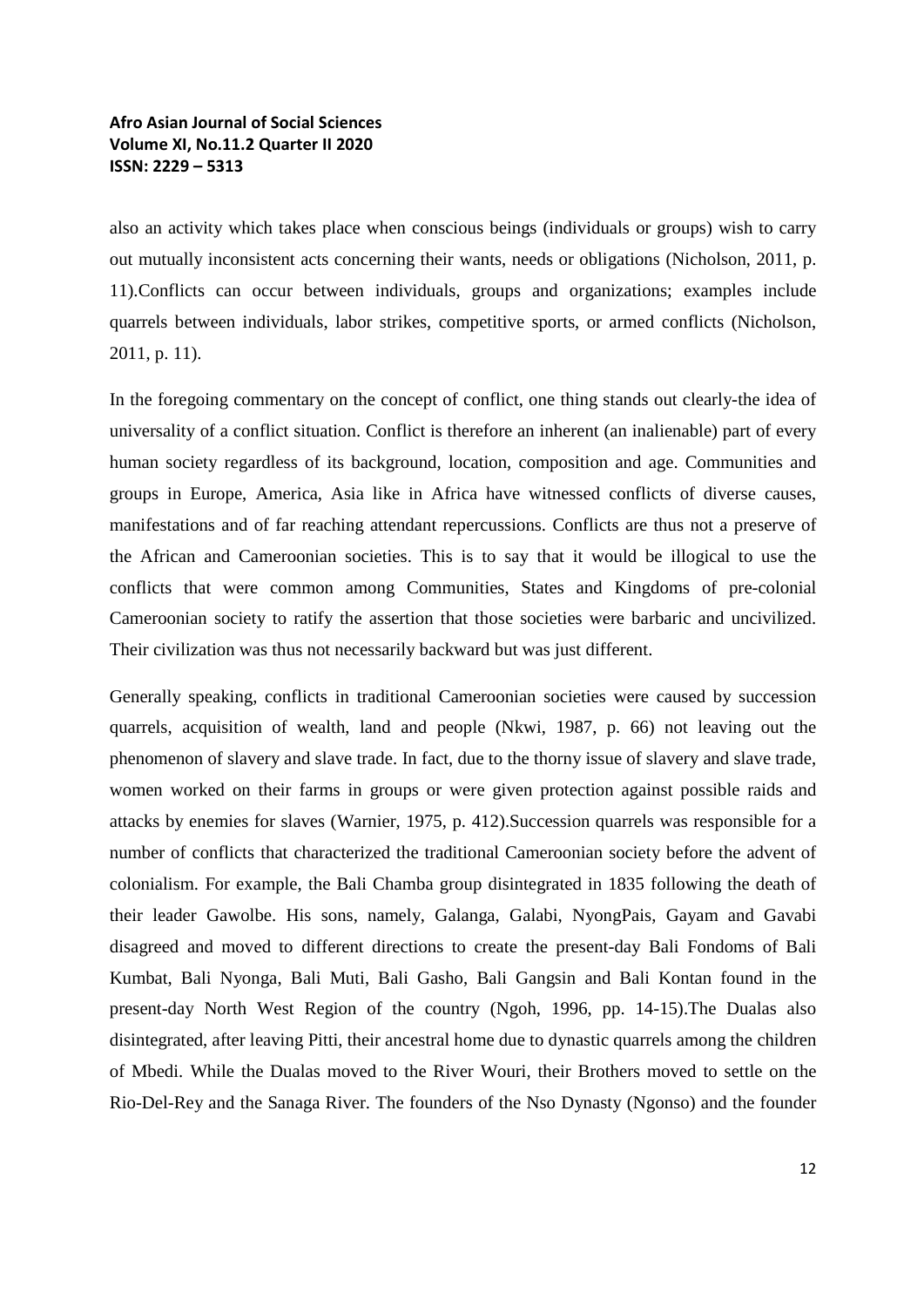of the Bamoun Dynasty (Nchare) were brothers who all originated from Bankim but altercations between them led to their movements to different directions and to be established as separate Kingdoms in the Western Highlands Region of the country (Ninjoh, 2011, p. 19). The Kom separated from Babessi (all of whom left Ndobo) due to envy.

Usually, the powerful tribes raided the smaller or weaker ones to put them under their control. For example, the Chamba-Bafut-Fondong war of 1830, the Nso-Bamum war among others (Ninjoh, 2011, p. 19).The Tingoh, Obang, Mbakong and Ndung people moved to occupy the Bu area in Menchum when they were attacked by the Bafut (Ngoh, 1996, p. 3). When the Bamoun defeated the Bamilike, the latter were forced to move across the River Noun to the Bamilike Plateau. The raids of the Nkwen people forced the Mendakwe people to move to the Bamenda Hill. The Dualas attacked the Bakokos forcing them out of the Wouri Estuary (Eyongetah et al, 1974, pp. 39-40; Ngoh, 1996, p. 26).The invention and use of iron tools led to military subjugation of some ethnic groups on their neighbors. The Chambas and the Kom people were noted for constantly attacking and subjugating their neighbors. The use of iron tools therefore led to wars and conflicts among the various Groups, Communities, States and Kingdoms in the territory that was to become Cameroon by July 1884.

In the North, the Kirdi groups moved to the mountainous regions of the north in search of peace away from the constant attacks they suffered from the Fulbe. The Fulbe or Fulani who had settled in the Northern regions of Cameroon employed all possible measures to Islamize the indigenous groups of the area. In such a case,ethnic groups that could not bear constant attacks from their neighbors were forced to migrate to more peaceful and quiet settlements. This thus led to constant movements of people groups in traditional Cameroonian society. The jihads wars launched by Islamic revolutionaries with the aim of creating an Islamic Theocratic State in the Northern part of Cameroon also caused instability thereby provoking animosity among people groups in Cameroon before colonization. These wars began in Sokoto, Northern Nigeria under the leadership of Uthman Dan Fodio. They were later launched in the Northern part of Cameroon by ModiboAdama. As a result of these wars, an Islamic Theocratic State was established in the north particularly in areas like Ngaoundere, Banyo and Garoua. It followed that those ethnic groups that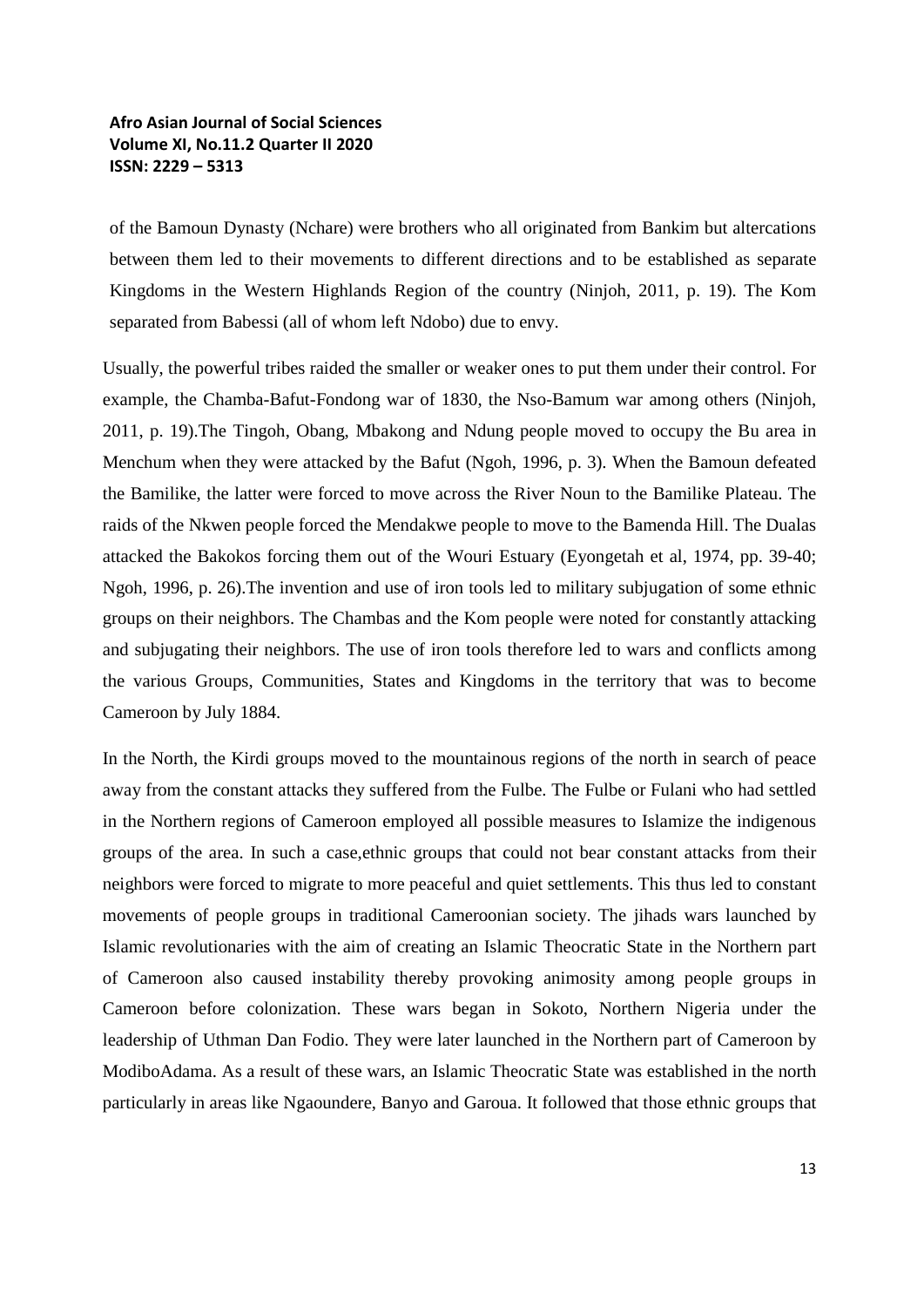were not willing to submit to the authority of the Islamic Theocracy were forced to move out of the areas to different settlements elsewhere. Such was the case with the Kirdi groups such as the Musgum, the Toupouri, and the Massa among others (Ngoh, 1996, p. 3). They migrated to the hilly parts of the North while the Tikars moved southwards to the Western Grasssfields. The Gbaya, the Vute and the Mbum on their parts left Fumbina for the Forest region in the South. This condition also caused the Fang and the Betis to begin their long migrations towards the Coast.

The period of acrimonious relations between the various groups in Cameroon before annexation lasted long indeed and had far reaching attendant repercussions. However, these conflicts were aggravated by colonial rule with the introduction of the policy of divide-and-rule. Some ethnic groups rose against the others in defense of the colonial masters. This was the case with the Bali against the Mankon-Bafut people under the German Rule. A similar situation also occurred between the Bamoun against the Duala in support of their German masters. These conflicts spilled over into the post-colonial period and resulted to numerous outbursts especially in the Grassfieldsof Cameroon with far reaching consequences on human life, property and local economy (Sobseh, 2011a, pp. 34-36; Sobseh, 2011b, pp. 85-99)However, in the Western Grassfields, conflicts were only used as a last resort when all diplomatic measures for peaceful resolutions had failed.This emphasis is important so that the people of the territory that made up modern Cameroon should not be seen as an anarchical people (Warnier, 1975, pp. 417-418).

### **Conclusion**

This paper sought to examine inter and intra-Community, State and Kingdom relations in the territory that the Germans mapped out in 1884 calledCameroon. Before the arrival of the Germans, different ethnic identities existed and broadly categorized as Kingdoms (in the Western Grassfields), Lamidatsin the North and States in the Forest region. Contrary to someEuro-centricscholars who generally held that developments began in Africa/Cameroon with the advent of the European colonialism, these groups were civilized in their own right. This civilization was manifested in the form of the establishment diplomatic alliances which were characterized by matrimonial pacts, mortuary visits for the burial of their rulers, trade, exchange of gifts and women as well as the celebration their common ancestry. These alliances led to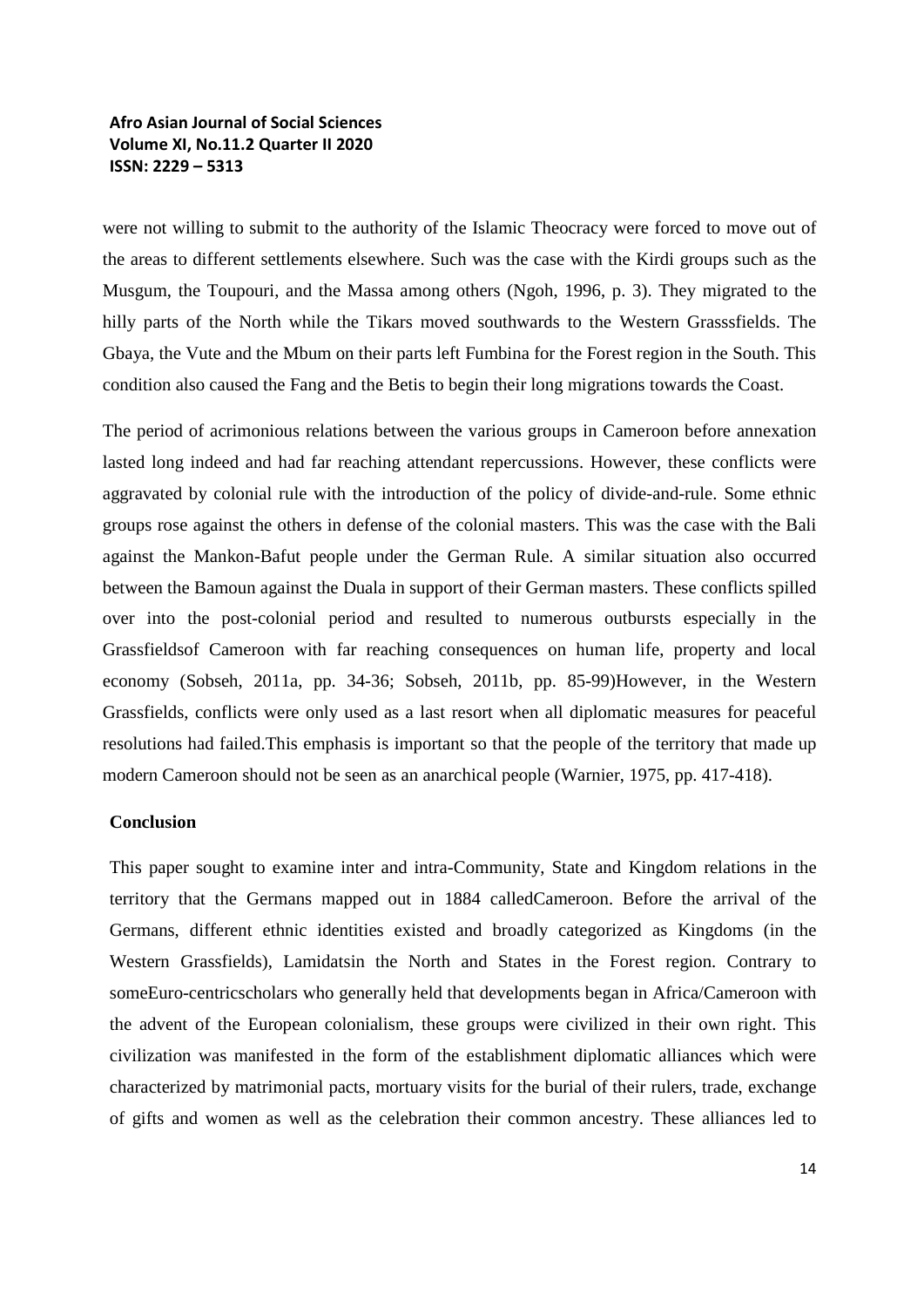relative peace in the territory by deepening inter and intra-Community relations. However, due to the fact that no human society is completely void of conflicts, relations between Communities, States and Kingdoms were sometimes also warring. The expression of conflicts did not mean the society was anarchical. Besides, conflicts were not peculiar to the African/Cameroonian societies. Conflicts which were only used when all other diplomatic measures have failed never emphasized differences between the people and did not efface or in any way negate the peoples' common origins. Embattled relations were largely caused by the European-initiated phenomena like slavery and slave trade. Groups went to war with each other to raid slaves and sell to European slavers for money. However, succession quarrels, and other forms of feuds also resulted in conflicts between and among communities in traditional Cameroonian societies. Conflicts were also aggravated by colonialism and spilled over into the post-colonial period. This explains why the Grassfields became the theatre of ethnic conflicts in the post-colonial era including Bali-Bawock, Oku-Mbessa, Bambili-Nkwen, Bambili-Babanki just to name but these.

### **REFERENCES**

- Amaazee. V.B. (2002), *Historiography and Historical Method,* Bamenda, Cameroon: Patron Publishing House.
- Awasum. N.F. (1984), "The Hausa and Fulani in the BamendaGrassfields, 1903-1960", *Doctorat de 3e Cycle* Thesis in History: University of Yaoundé I.
- Chilver. E.M. (1960), "Nineteenth Century Trade in the BamendaGrassfields, Southern Cameroons", in *Afrika Und Uebersee Band XV, No. 4*, 233-258.
- Chilver.E.M., and Kaberry. P.M. (1967), "The Kingdom of Kom, West Cameroon".In Forde. D., and Kaberry. P.M. (Eds.) *West African Kingdom in the Nineteenth Century,* London: np.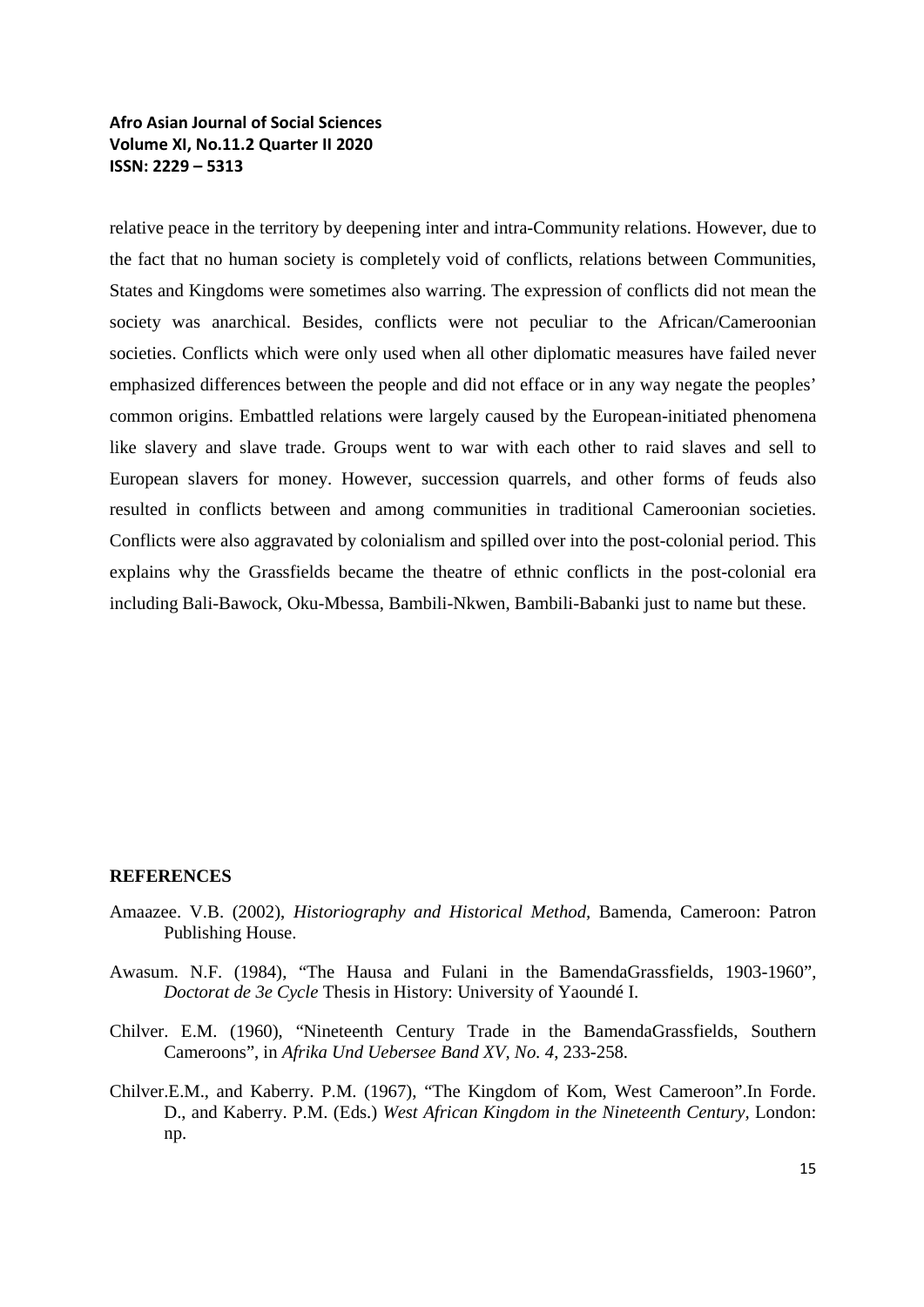- Cohen, M. R. (1961), *The Meaning of Human History.* La Salle, Illinois: The Open Court Publishing Company.
- Dillon. R.G. (1973), "Ideology, Process and Change in Pre-colonial Meta Political Organisation (United Republic of Cameroon)", PhD Thesis: University of Pennsylvania.
- Dillon. R.G. (1980), "Violent Conflict in Meta Society" in: *American Ethnologists 7, No. 4*, 658- 673.
- Eyongetah. T., et al (1974), *A History of the Cameroon, New Edition,* United Kingdom: Longman Group.
- Fadeize. Dele J. (1986), *Topics on Historiography and Methods of Teaching History*, Ilesa: Conscience Books.
- Fanso. V.G. (1989a), *Cameroon History for Secondary Schools and Colleges, Vol. I, From Prehistoric Times to the Nineteenth Century*, London and Basingstoke: Macmillan Education Limited, 1989.
- Fanso. V.G. (1989b) *Cameroon History for Secondary Schools and Colleges Vol. 2; The Colonial and Post-colonial Periods*, London and Basingstoke: Macmillan Education LTD.
- Mauss. M. (1954), *The Gift*, London: Cohen and West.
- McKay. Vernon (1964), *Africa in World Politics*, New York: Macfadden-Bartel Corporation.
- Ngoh. V.J. (1996), *History of Cameroon since 1800*, Limbe: Presbook.
- Nicholson. Michael (2011), *Rationality and the Analysis of International Conflict,* Cambridge: Cambridge University Press.
- Ninjoh. P.M. (2011), *Advance Level Cameroon History since 1800*, Bamenda: np.
- Njuema. M.Z. (1978), *Fulani Hegemony in Yola (Old Adamawa), 1809-1902,* CEPER: Yaoundé.
- Nkwi.P.N., and Warnier. J.P. (1982), *Elements for a History of the Western Grassfields,* A Publication of the Department of Sociology: University of Yaoundé.
- Nkwi. P.N. (1987), *Traditional Diplomacy, A study of Inter-Chiefdom Relations in the Western Grassfields, North West Province of Cameroon,* The University of Yaoundé: Department of Sociology.
- Rakhim.Afzalur (2010), *Managing Conflict in Organizations*, np: Transaction Publishers.

Reyher, Rebecca (1953),*TheFon and His Hundred Wives*. London: np.